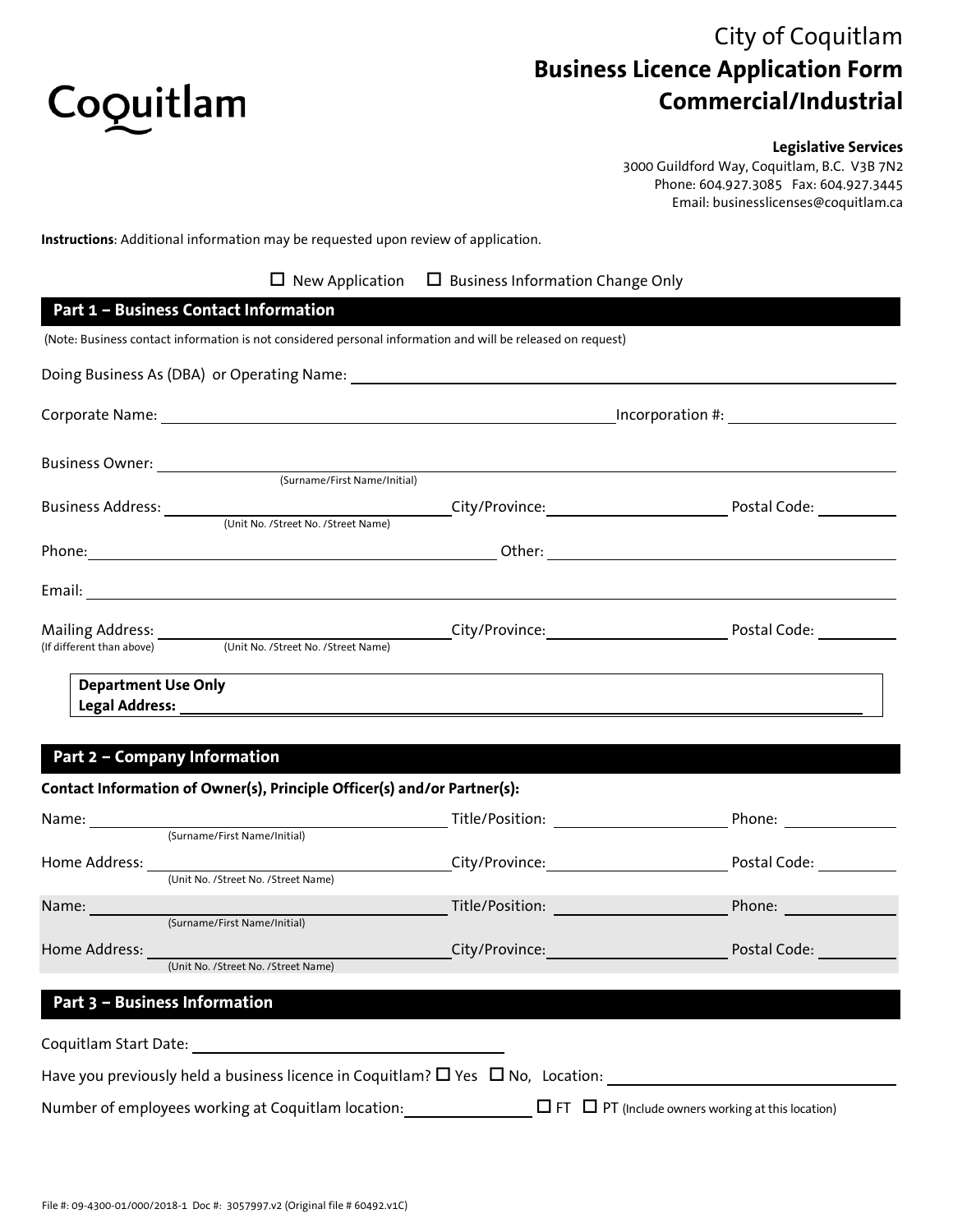## **Part 3 (continued) – Business Information**

Details of your proposed business activity. Include nature of the business, including all business activity, products sold and services provided at this location:

Are you a joint tenant with any other business in the same premises? Yes No If Yes, Who: \_\_\_\_\_\_\_\_\_\_\_\_\_\_\_\_\_\_\_\_\_\_\_

Are there any Vending/ATM Machines in the premises?  $\Box$  Yes  $\Box$  No

Are there any tobacco or E-Cigarette products sold in the premises?  $\Box$  Yes  $\Box$  No (if yes, attach copy of Tobacco Retail Authorization)

Will liquor be served in the premises?  $\Box$  Yes  $\Box$  No (If Yes, attach copy of B.C. Liquor Licence)

Will Cannabis or Cannabis Products sold in the premises?  $\Box$  Yes  $\Box$  No (If Yes, attach copy of Approval in Principle from the LCRB)

Will Cannabis be produced or processed in the premises?  $\Box$  Yes  $\Box$  No (If Yes, attach copy of Cultivation or Processing Licence from Health Canada)

# **Part 4 – Floor Area (M2)**

| Public Access: The Contract of The Contract of The Contract of The Contract of The Contract of The Contract of The Contract of The Contract of The Contract of The Contract of The Contract of The Contract of The Contract of | + Staff Only: The Staff Only:                                                                                                          |                | = Total Floor Area: |                |
|--------------------------------------------------------------------------------------------------------------------------------------------------------------------------------------------------------------------------------|----------------------------------------------------------------------------------------------------------------------------------------|----------------|---------------------|----------------|
| Warehouse / Wholesale: Storage of Goods Area:                                                                                                                                                                                  | $M^2$                                                                                                                                  |                |                     |                |
| *please submit a detailed, dimensioned floor plan for these business types                                                                                                                                                     | Retail, Restaurant, Vehicle Sales Indicate Public Service Area: Indoor                                                                 | M <sup>2</sup> | Outdoor             | M <sup>2</sup> |
|                                                                                                                                                                                                                                | If restaurant/take-out delivery: Number of Indoor Seats: Seasonal Outdoor Seating? $\square$ Yes $\square$ No, Number of Seats:        |                |                     |                |
|                                                                                                                                                                                                                                | Will there be any signs installed or altered? $\Box$ Yes $\Box$ No (Permits may be required.) For more information, call 604.927.3430. |                |                     |                |
| Will any building alterations be made? $\square$ Yes $\square$ No                                                                                                                                                              |                                                                                                                                        |                |                     |                |
| Building Permits at 604.927.3441.                                                                                                                                                                                              | If yes, please describe alteration and/or list active permits applications (permits may be required). For more information, call       |                |                     |                |